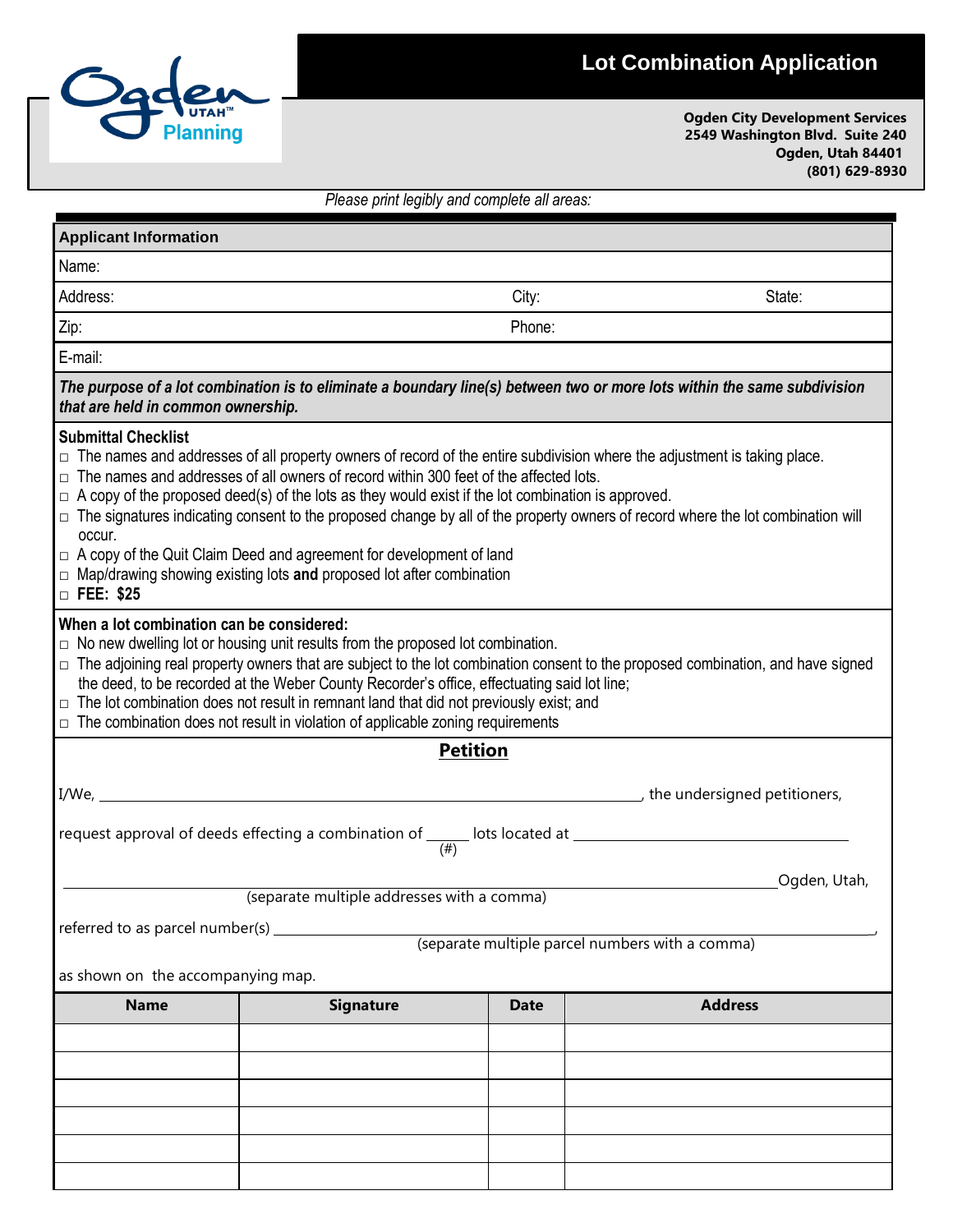**Staff Use Only Conditions of Approval:**

**Approved:**

| <b>Community Development Director or his designee</b>                                                                                                                                                                                                                              | date                                                                     |
|------------------------------------------------------------------------------------------------------------------------------------------------------------------------------------------------------------------------------------------------------------------------------------|--------------------------------------------------------------------------|
| <b>City Engineer</b>                                                                                                                                                                                                                                                               | date                                                                     |
| <b>City Attorney</b>                                                                                                                                                                                                                                                               | date                                                                     |
| <b>OGDEN CITY APPROVAL</b><br>This lot combination effected in the above deed(s) is hereby approved by the Community Economic Development Director or<br>Director's Designee of Ogden City, in accordance with the Ogden City Ordinance and the requirements of State law, this __ |                                                                          |
| <b>ATTEST:</b>                                                                                                                                                                                                                                                                     | <b>OGDEN CITY, a Utah municipal corporation</b>                          |
|                                                                                                                                                                                                                                                                                    | By                                                                       |
| <b>City Recorder</b>                                                                                                                                                                                                                                                               | <b>Community Economic Development Director</b><br>or Director's designee |
|                                                                                                                                                                                                                                                                                    | <b>ACKNOWLEDGEMENT</b>                                                   |
| <b>STATE OF UTAH</b>                                                                                                                                                                                                                                                               |                                                                          |
| : §<br><b>COUNTY OF WEBER)</b>                                                                                                                                                                                                                                                     |                                                                          |
|                                                                                                                                                                                                                                                                                    |                                                                          |
|                                                                                                                                                                                                                                                                                    |                                                                          |
| who duly acknowledged to me that they executed the same.                                                                                                                                                                                                                           |                                                                          |
|                                                                                                                                                                                                                                                                                    |                                                                          |
|                                                                                                                                                                                                                                                                                    |                                                                          |
|                                                                                                                                                                                                                                                                                    |                                                                          |
|                                                                                                                                                                                                                                                                                    |                                                                          |
| My Commission Expires:                                                                                                                                                                                                                                                             | <b>NOTARY PUBLIC</b>                                                     |
|                                                                                                                                                                                                                                                                                    |                                                                          |
|                                                                                                                                                                                                                                                                                    | Residing in ________________________________<br>County, Utah.            |
|                                                                                                                                                                                                                                                                                    |                                                                          |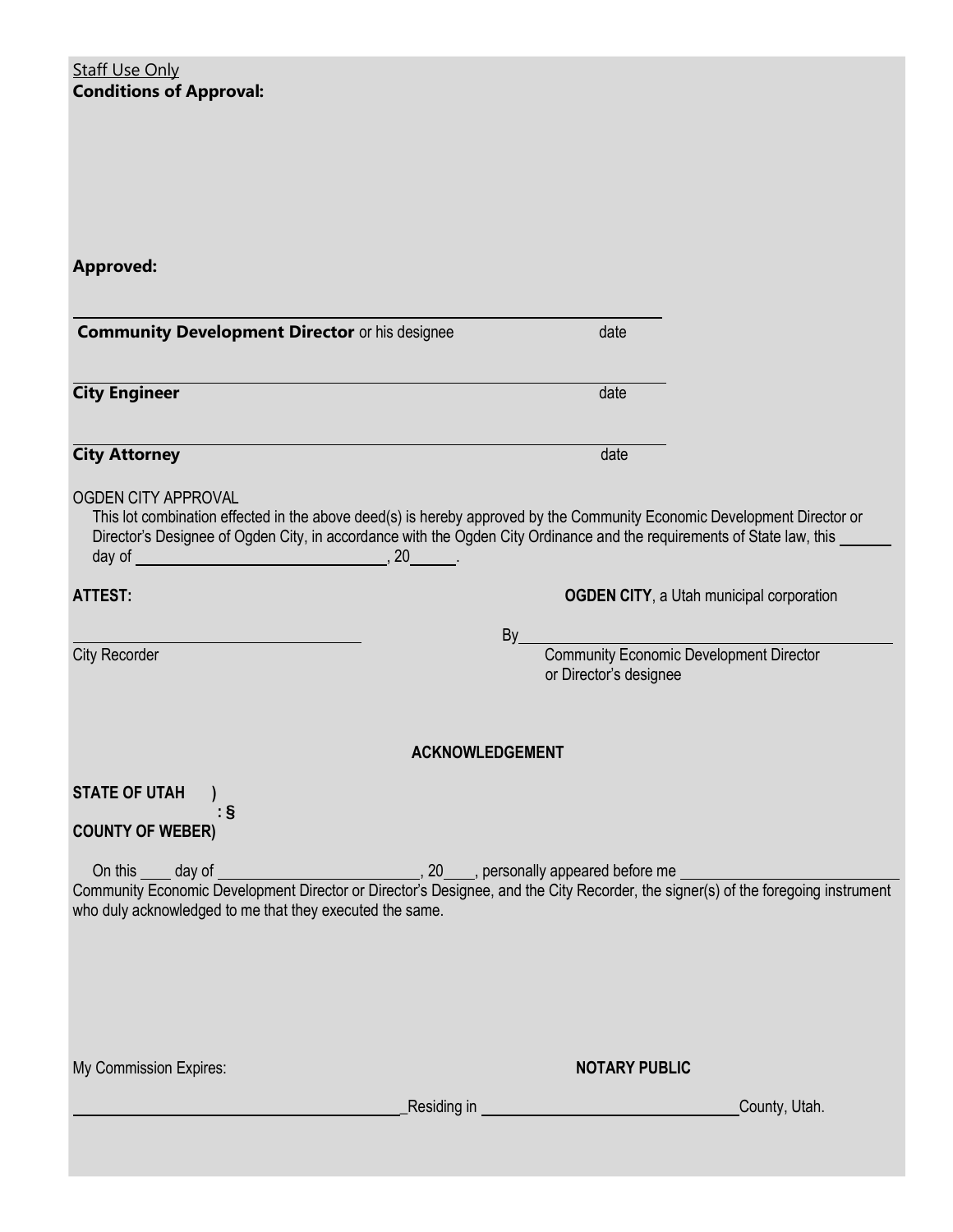## QUIT CLAIM DEED AND AGREEMENT FOR DEVELOPMENT OF LAND

(LOT COMBINATION)

| <b>This Agreement</b> , for the development of land, hereinafter referred to as "this Agreement,"                                     |  |  |  |  |  |  |
|---------------------------------------------------------------------------------------------------------------------------------------|--|--|--|--|--|--|
|                                                                                                                                       |  |  |  |  |  |  |
| of the State of Utah, hereinafter referred to as "the City," and                                                                      |  |  |  |  |  |  |
| ,我们也不会有什么。""我们的人,我们也不会有什么?""我们的人,我们也不会有什么?""我们的人,我们也不会有什么?""我们的人,我们也不会有什么?""我们的人<br>hereinafter referred to as "the Owner/Developer." |  |  |  |  |  |  |
| <b>RECITALS</b>                                                                                                                       |  |  |  |  |  |  |
| <b>WHEREAS,</b> the Owner/Developer is the owner of two or more continuous lots located gener-                                        |  |  |  |  |  |  |
|                                                                                                                                       |  |  |  |  |  |  |
| County of Weber, State of Utah, hereinafter referred to as "the Lots," more particularly described as                                 |  |  |  |  |  |  |
| follows:                                                                                                                              |  |  |  |  |  |  |
|                                                                                                                                       |  |  |  |  |  |  |
| Ogden City, Weber County, Utah; and                                                                                                   |  |  |  |  |  |  |
|                                                                                                                                       |  |  |  |  |  |  |
| Ogden City, Weber County, Utah;                                                                                                       |  |  |  |  |  |  |

**WHEREAS,** the Owner/Developer has proposed to develop the Lots in a manner where buildings or improvements to be constructed on the Lots would be in violation of the ordinances of the City if located on or within such proximity to the shared property lines located between the Lots;

**WHEREAS,** the City is willing to grant approval of such proposed development if the Lots are maintained in common ownership for as long as such buildings or improvements are located upon the Lots:

**NOW, THEREFORE**, the parties agree as follows:

- 1. The Owner/Developers, and its successors and assigns, hereby covenant and agree that the Lots, as described herein, shall hereinafter be held in single and common ownership, and may not be sold or conveyed as separate or individual lots to any third party, unless approved by the City. The covenant provided herein is a binding servitude on the Lots and the burdens and benefits thereof will be deemed to run with the Lots in perpetuity.
- 2. The City may approve separate ownership of the lots, resulting in a termination of this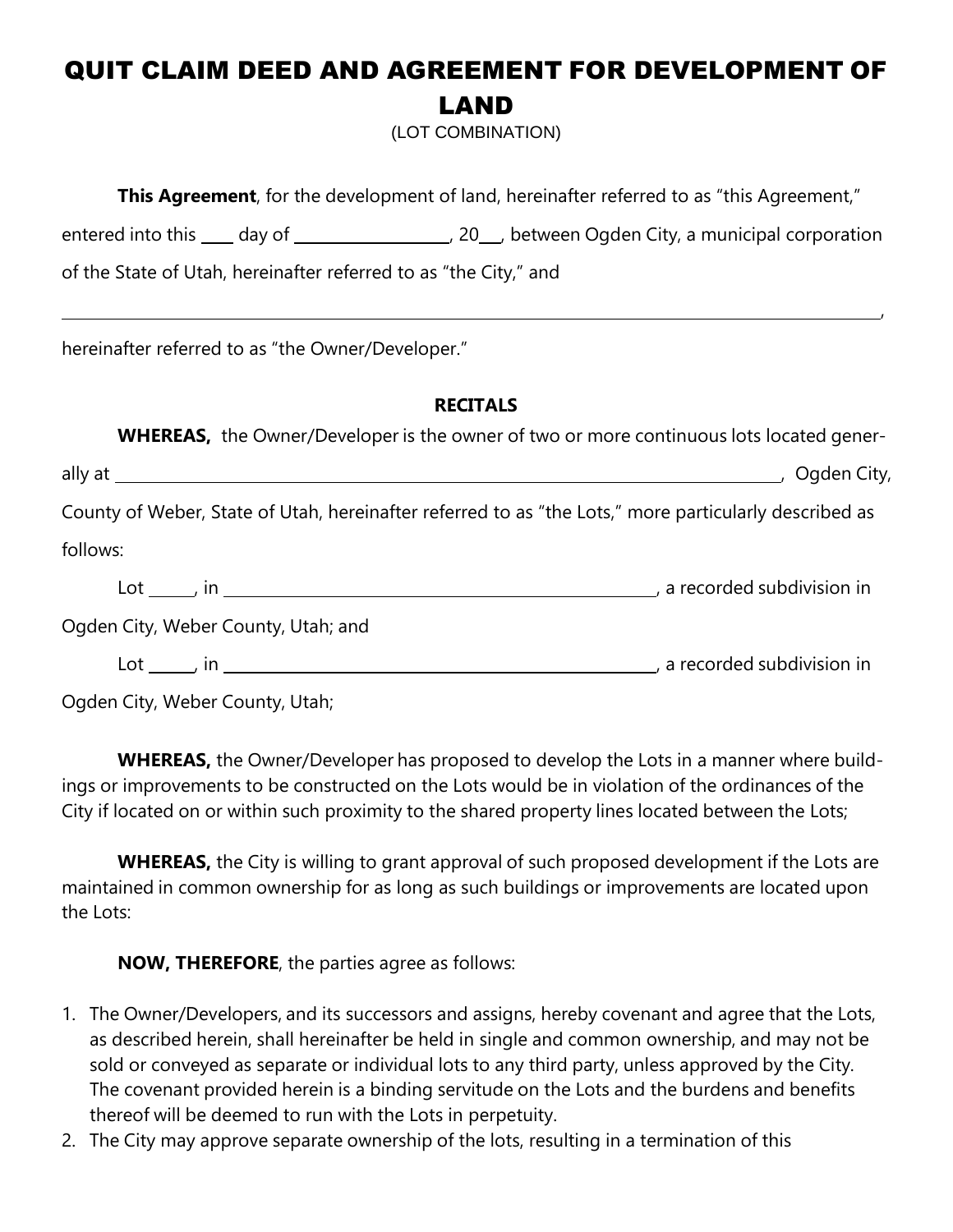Agreement, under the following occurrences:

a) The buildings or structures located on the Lots are subsequently constructed in a manner which does not violate the ordinances of the City;

b) The buildings or structures located on or within such proximity to the shared property lines located between the Lots are demolished and removed from the site; or

c) The real property comprising the Lots is subsequently resubdivided in a manner where such buildings or structures would not violate the ordinances of the City.

3. If the City subsequently approves separate ownership of the Lots under paragraph 2, above, the City shall provide to the Owner/Developer, or its successor or assign, a notice of termination suitable for recording indicating that this Agreement is terminated and shall no longer have any force and effect.

**IN WITNESS WHEREOF**, the parties hereto have executed this Agreement, as of the day and year first hereinabove written.

## **OGDEN CITY CORPORATION**

A Utah Municipal Corporation

By:

Title: **The Community of the Community of the Community of the Community of the Community of the Community of the Community of the Community of the Community of the Community of the Community of the Community of the Commun** 

**ATTEST:**

City Recorder

**APPROVED AS TO FORM:**

City Attorney

**OWNER/DEVELOPER**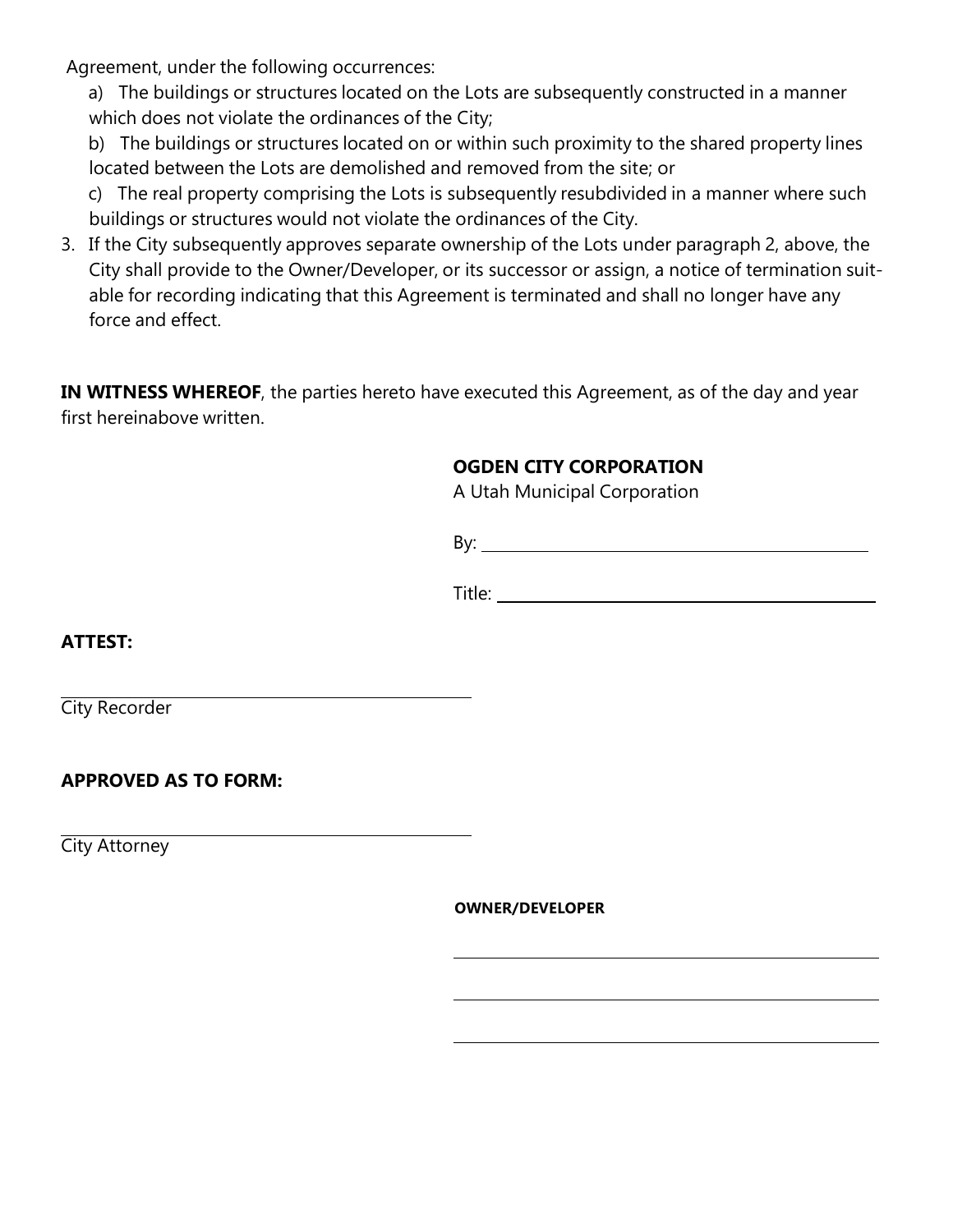## **ACKNOWLEDGMENT**

|                                                 | (City)                                                                                                     |
|-------------------------------------------------|------------------------------------------------------------------------------------------------------------|
| <b>STATE OF UTAH</b>                            |                                                                                                            |
| $\dot{\mathcal{S}}$<br><b>COUNTY OF WEBER</b> ) |                                                                                                            |
|                                                 |                                                                                                            |
|                                                 | and the signer(s) of the foregoing instrument who duly acknowledged to me that they executed the same.     |
|                                                 |                                                                                                            |
|                                                 | <b>NOTARY PUBLIC</b>                                                                                       |
|                                                 |                                                                                                            |
|                                                 |                                                                                                            |
|                                                 |                                                                                                            |
|                                                 |                                                                                                            |
|                                                 |                                                                                                            |
|                                                 |                                                                                                            |
| ___________________________                     |                                                                                                            |
|                                                 |                                                                                                            |
|                                                 | <b>ACKNOWLEDGMENT</b>                                                                                      |
|                                                 | (Owner/Developer)                                                                                          |
| State of Utah                                   | (Complete only if Individual)                                                                              |
| ∶§<br>County of Weber)                          |                                                                                                            |
|                                                 | On the ________ day of _________________, 20_____, personally appeared before me ___________________       |
|                                                 | duly acknowledged to me that he/she/they executed the same. who signer(s) of the foregoing instrument, who |
|                                                 |                                                                                                            |
|                                                 |                                                                                                            |
|                                                 | NOTARY PUBLIC                                                                                              |
|                                                 |                                                                                                            |
| My commission expires:                          |                                                                                                            |

Residing in \_\_\_\_\_\_\_\_\_\_\_\_\_\_\_\_\_\_\_\_\_\_\_\_\_\_\_\_\_County

<u> 1989 - Johann Barnett, fransk politik (</u>